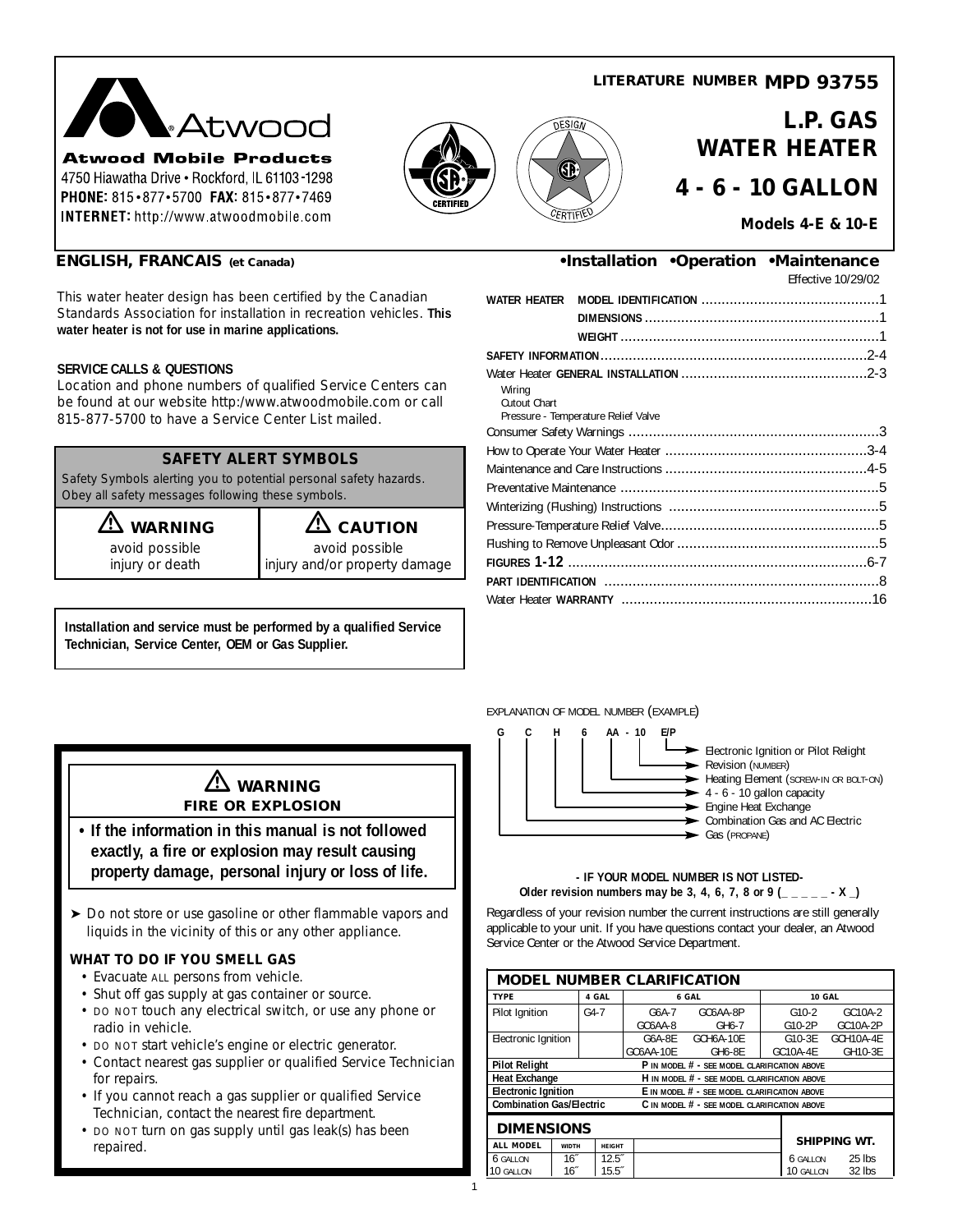# **EX CRITICAL INSTALLATION WARNINGS**

- Install in recreation vehicles only. RV's are recreation vehicles designed as temporary living quarters for recreation, camping, or travel use having their own power or towed by another vehicle.
- All combustion air must be supplied from outside the RV, and all products of combustion must be vented to outside the RV.
- DO NOT vent water heater with venting system serving another appliance.
- DO NOT vent water heater to an outside enclosed porch area.
- Protect building materials from flue gas exhaust.
- Install water heater on an exterior wall, with access door opening to outdoors.
- DO NOT modify water heater in any way.
- DO NOT alter water heater for a positive grounding system.
- DO NOT HI-POT water heater unless electronic ignition system (circuit board) has been disconnected.
- DO NOT use battery charger to supply power to water heater even when testing.

#### **USA AND CANADA - FOLLOW ALL APPLICABLE STATE AND LOCAL CODES -**

**IN THE ABSENCE OF LOCAL CODES OR REGULATIONS, REFER TO CURRENT STANDARDS OF:**

- Recreation Vehicles ANSI A119.2/NFPA 501C.
- National Fuel Gas Code ANSI Z223.1 and/or CAN/CGA B149 Installation Codes
- Federal Mobile Home Construction & Safety Standard, Title 24 CFR, part 3280, or when this Standard is not applicable, the Standard for Manufactured Home Installations (Manufactured Home Sites, Communities and Set-Ups), ANSI A255.1 and/or CAN/CSA-Z240 MH Series, Mobile Homes.
- National Electrical Code ANSI/NFPA No. 70 and/or CSA C22.1
- Park Trailers A119.5
- CSA standard Z240 RV Series, Recreational Vehicle.

# **GENERAL INSTALLATION**

This is a common installation for water heaters. There are other approved methods such as Baggage Compartment (MPD 90093) and Flush Mount (MPD 93948) installations. Consult with your Field Auditor, Account Manager, or the Atwood Service Department if you have additional questions.

- 1. Locate water heater on floor of coach before erecting side walls. The water heater tank must be permanently supported at the same level as the bottom of sidewall cutout (by the floor or a raised floor) FIG 2. Provide adequate clearance at rear of unit for service of water connections.
- 2. To install water heater on carpeting, you must install appliance on a metal or wood panel that extends at least three inches beyond the full width and depth of appliance.
- 3. If the appliance is installed where connection or tank leakage will damage adjacent area, install a drain pan (which can be drained to out side of coach) under water heater.

#### **WIRING**

All wiring must comply with applicable electrical codes.

**COMBINATION GAS/ELECTRIC MODELS** are designed to operate with gas, electricity, or a combination of both.

- Use electrical metallic tubing, flexible metal conduit, metal clad cable, or nonmetallic-sheathed cable with grounding conductor. Wire must have a capacity of 1400 watts or greater. The wiring method must conform to applicable sections of article 551 of National Electrical Code ANSI/NFPA 70.
- 1. Refer to **Wiring Diagram** (FIG 12). Make 120 VAC electrical connections from junction box on back of unit.
- a. Connect hot lead to (1) Black.
- b. Connect common lead to (2) White.
- c. Connect ground wire from electrical service to (3) green ground lead in junction box 3.

• When a cord and plug connection to the power supply are used on water heater, power cord must be UL listed as suitable for damp locations, hard or extra hard usage. It must be a flexible cord such as type S, SO, ST, STO, SJ, SJT, SJTO, HS or HSO cord as described in National Electrical Code, ANSI/NFPA 70. The length of external cord to water heater, measured to face of attachment plug, shall be no less than 2 feet nor more than 6 feet. Supply cord must be a minimum of 14 AWG and attachment plug must be rated at 15 amps.

# $\mathbf{\Omega}$  caution **ELECTRICAL DAMAGE**

- Label all wires before disconnecting when servicing controls.
- Verify proper operation after servicing.

#### **ELECTRONIC IGNITION**

NOTE: It is recommended unit be connected directly to a 12V DC battery or to filtered side of an AC/DC converter. Avoid connections to unfiltered side of an AC/DC converter whenever possible. Use a minimum of 18 gauge wire, UL and CSA listed.

- 1. Refer to **Wiring Diagram** (FIG 12). Install remote switch in a convenient location. Position wall plate with letters up. Before making connections turn switch **OFF**.
- 2. Install wires see FIG 10 & 11.

#### **PILOT RELIGHT -** FIG 12

- 1. Install unit according to **GENERAL INSTALLATION** instructions.
- 2. Refer to **Wiring Diagram**. Use 18 gauge wire, UL/CSA listed.
- 3. Read **PILOT** & **PILOT RELIGHT OPERATIONS**.

#### **HEAT EXCHANGE MODELS -** FIG 5

- 1. Push a 5/8˝ diameter coolant system hose (5-A) [with SAE 053 A Type "E"clamp attached] onto heat exchanger tube (5-B) making a tight connection.
- 2. Spread hose clamp and slide toward heat exchange unit past annular groove (5-C) and release.
- 3. Continue to **HOW TO OPERATE YOUR WATER HEATER** and/or **Electronic Ignition OPERATION**.

#### **CONTINUE GENERAL INSTALLATION**

4. Connect both 1/2˝ NPT water lines (FIG 2) hot water outlet female and cold water inlet female and 3/8˝ flared LP gas line to the water heater (FIG 9).

- a. Allow flexibility in water and gas lines so you can pull unit forward through wall one inch past skin.
- b. Seal gas line entrance opening (FIG 9) by sliding grommet (9-B) onto 3/8˝ tubing (9-D) before flaring tubing (9-E). Pull gas line and grommet through opening in housing (9-A). Connect flare fitting (9-C) and press grommet into opening. If gas line tubing is already flared, cut grommet on one side. Place split grommet over gas line and press it into opening.
- c. Always use pipe lubricant on threads when connecting hot and cold water couplings. A suitable plastic fitting is recommended.

# **CAUTION PRODUCT DAMAGE**

• Do not pull on main burner tube (FIG 3-F).

5. Erect side walls and cut opening. See chart and FIG 1. Frame with 2x2 lumber (or equivalent).

#### **CUTOUT (FIG 1 & 2)**

| <b>CAPACITY</b> |        | CUT OUT DIMENSION       |  |                                                 |  | <b>DEPTH</b> |
|-----------------|--------|-------------------------|--|-------------------------------------------------|--|--------------|
| Gallon          |        | 1-A                     |  | 1-B                                             |  | $2-C$        |
| $4 - 6$         |        | $12 - 5/8$              |  | $16 - 1/4$ <sup>*</sup>                         |  | $17 - 5/8$   |
| 10              |        | $15 - 3/4$ <sup>*</sup> |  | $16 - 1/4$ <sup>*</sup>                         |  | $20 - 5/8$   |
|                 |        |                         |  | MINIMUM CLEARANCE FROM COMBUSTIBLE CONSTRUCTION |  |              |
|                 | Sides: |                         |  | Top:                                            |  |              |
|                 | Back:  |                         |  | Bottom:                                         |  |              |

6. Bend all flanges 90˚ along scored lines (FIG 3-A).

7. To prevent water leaks caulk thoroughly around opening, including bend slots. Butyl Tape (1-1/3˝x1/8˝) may be substituted for caulking material.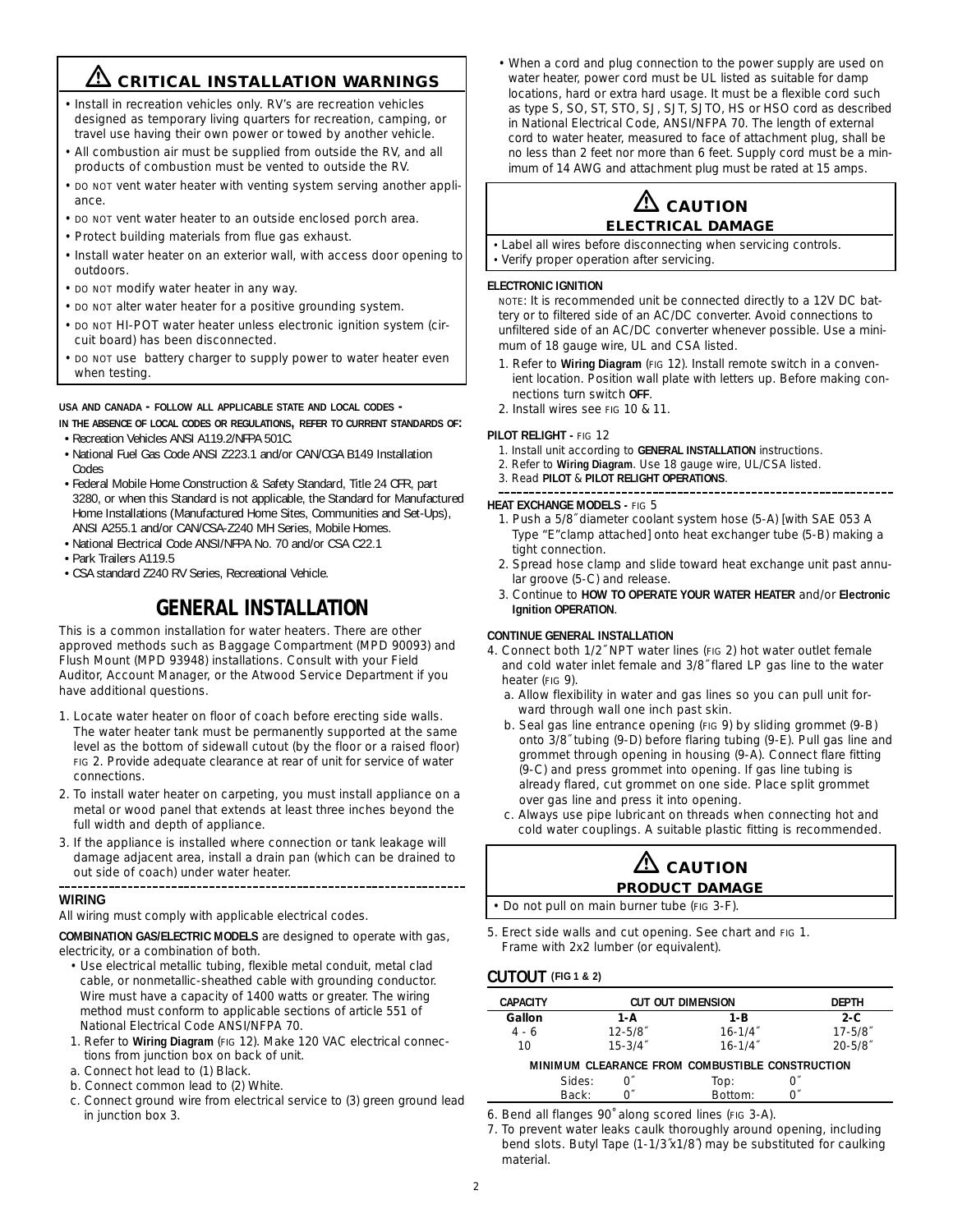- 8. Push unit against caulking, secure 4-corner brackets (FIG 3-B) to coach with No. 8 - 3/4˝ round head screws (not furnished) or equivalent. Complete the installation by inserting the same type of #8 screws in the holes provided around the flange of the water heater housing.
- 9. Attach access door.
	- a. Snap hinge pin (FIG 3-C) into clip (FIG 3-D).
	- b. Slide cover (FIG 3-E) onto hinge pin.
	- c. Slide hinge pin into cover, snapping into clip at same time (FIG 3-D).
- NOTE: To remove hinge pin, support access cover and apply force to corner of hinge pin.
- 10. Disconnect unit and its individual shut-off valve from gas supply line during any pressure testing of system in excess of 1/2 PSIG (3.4 kPa, 14˝ water column [W.C.]). DO NOT set inlet pressure higher than maximum indicated on rating plate of gas valve (13˝ W.C.). Isolate unit from gas supply line by closing its individual manual shutoff valve during any pressure testing ≤ 1/2 psig.

# **WARNING FIRE AND/OR EXPLOSION**

• DO NOT use matches, candles or other sources of ignition when checking for gas leaks.

- 11. Turn on gas and check water heater and all connections for gas leaks with leak detecting solution.
- 12. Fill water heater tank, check all connections for water leaks.

#### **PRESSURE-TEMPERATURE RELIEF VALVE**

This water heater is equipped with a temperature and pressure relief valve (FIG 3-G) that complies with standard for Relief Valves and Automatic Gas Shutoff Devices for Hot Water Systems, ANSI Z21.22. **This valve is a safety component and must not be removed for any reason other than replacement.**



• DO NOT place a valve, plug or reducing coupling on outlet part of relief valve.

If you use a discharge line, do not use a reducing coupling or other restriction smaller than outlet of relief valve. Allow complete drainage of both valve and line.

FOR REPLACEMENT PARTS:

- DO NOT install anything less than a combination temperature-pressure relief valve certified by a nationally recognized testing laboratory that maintains periodic inspection of product of listed equipment or materials, as meeting requirements for Relief Valves and Automatic Gas Shutoff Devices for Hot Water Supply Systems, ANSI Z21.22. Valve must have a maximum set pressure not to exceed 150 psi.
- Install valve into opening provided and marked for this purpose on water heater.
- Installation must conform with local codes or in the absence of local codes, American National Standard for Recreational Vehicles, ANSI A119.2/NFPA 50IC.
- For an external electrical source, ground this unit in accordance with National Electrical Code ANSI/NFPA70.

Your **ATWOOD PILOT GAS WATER HEATER** is now ready for operation. Continue to **HOW TO OPERATE YOUR WATER HEATER**

# **CONSUMER SAFETY WARNINGS**

# **WARNING EXPLOSION OR FIRE**

• DO NOT store or use gasoline or other flammable vapors and liquids in the vicinity of this or any other appliance.

- Should overheating occur, or gas supply fail to shut off, turn **OFF** manual gas control valve to appliance, or turn gas **OFF** at the LP tank. On **ELECTRONIC IGNITION MODEL** turn operating switch to **OFF** position and remove red wire from left hand terminal of ECO switch or turn gas **OFF** at the LP tank.
- Use with LP gas only.
- Shut off gas appliances and pilot lights when refueling.
- On **PILOT RELIGHT MODELS**, turn off the ignition module when refueling gasoline tanks or LP tanks.
- Turn gas **OFF** at the LP tank when vehicle is in motion. This disables all gas appliances and pilot lights. Gas appliances must never be operated while vehicle is in motion. Unpredictable wind currents may be created which could cause flame reversal in the burner tube, which could result in fire damage. The thermal cut off fuse could also be unnecessarily activated resulting in a complete shutdown of the water heater requiring replacement of the thermal cut off. See maintenance of electronic ignition water heaters for further explanation of the thermal cut off.
- LP tanks must be filled by a qualified gas supplier only.

# **HOW TO OPERATE YOUR WATER HEATER**

# $\Delta$  caution

#### **FIRE**

• Do not smoke or have any flame near an open faucet.

If water heater has not been used for more than two weeks, hydrogen gas may form in water line. Under these conditions to reduce the risk of injury, open hot water faucet for several minutes at kitchen sink before you use any electrical appliance connected to hot water system.

If hydrogen gas is present, you will probably hear sounds like air escaping through the pipe as water begins to flow.

# $\Delta$  caution **SCALDING INJURY**

• Do not tamper with pilot orifice.



• Do not operate without water in tank.

#### **PILOT OPERATION**

- 1. Water heater may be equipped with a White Rodgers® or Robertshaw Unitrol® Control FIG 7.
- 2. Turn gas control valve knob (FIG 7-B) to **OFF** position.
- 3. Wait at least five minutes to allow accumulated gas in burner compartment to escape.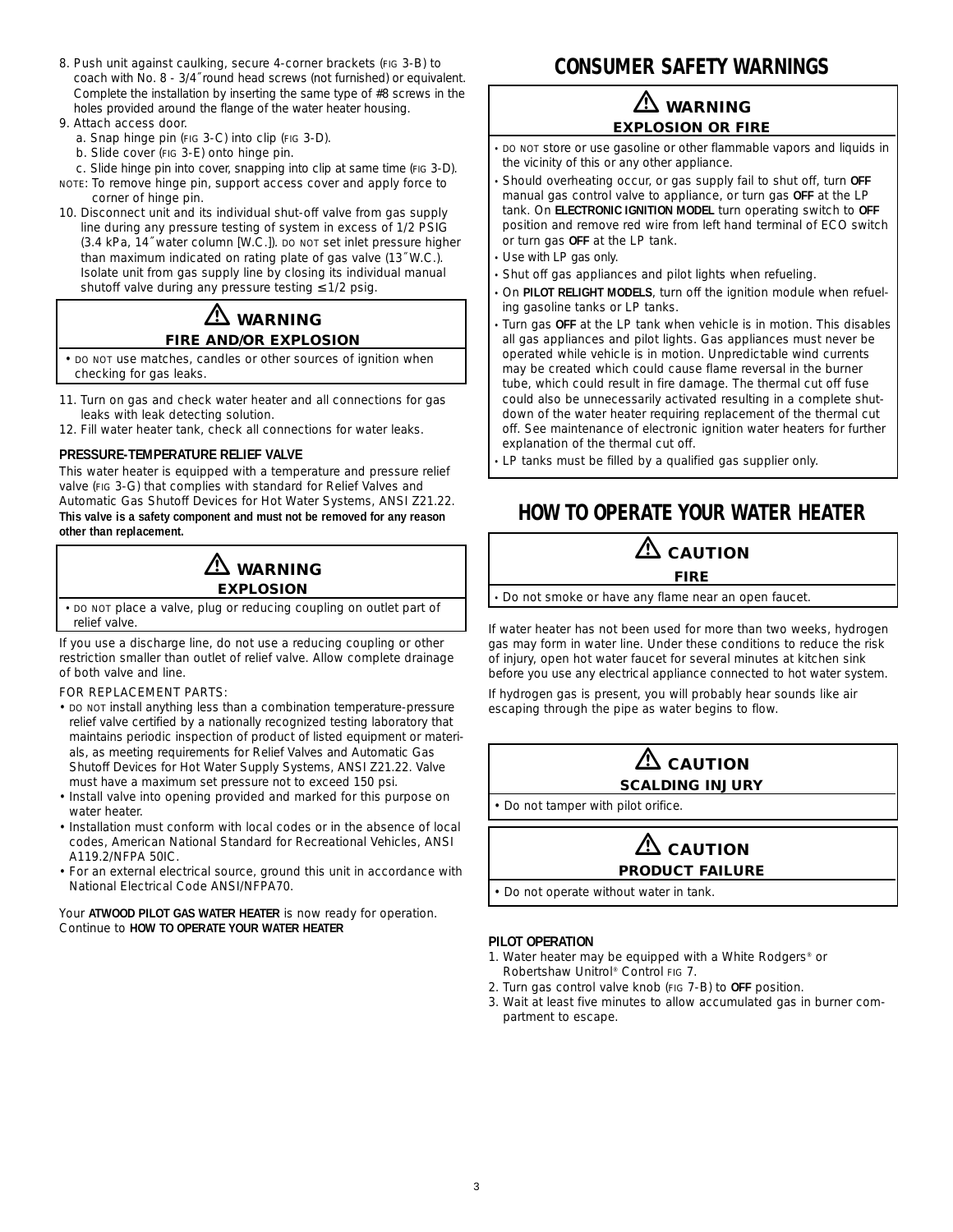#### **FOR WHITE RODGERS® CONTROL** (FIG 7)

- a. Turn lighting control knob (7-B) to **PILOT** position and hold against stop while lighting pilot burner.
- b. Allow pilot to burn thirty seconds then release lighting control knob.
- c. Turn lighting control knob (7-B) to **ON** position.
- d. If pilot does not remain lit, repeat operation allowing longer period before releasing lighting control knob.
- e. Set temperature selection lever (7-A) at mark between warm and hot position.
- f. Close access door.

#### **FOR A ROBERTSHAW UNITROL®** (FIG 7)

- a. Turn lighting control dial (7-B) to **PILOT** position.
- b. Depress and hold reset push button (7-A) while lighting pilot burner (7-C).
- c. Allow pilot to burn thirty seconds before releasing reset push button.
- d. If pilot does not remain lit, repeat operation allowing longer period before releasing reset push button.
- e. Turn lighting control dial (7-B) to **ON** position.
- f. Set temperature control dial (7-C) at mid-point position between warm and hot.
- g. Close access door.
- 4. For complete shut down and before servicing, turn gas control knob (FIG 7-B) to **OFF** position. When water heater is not in use set temperature control lever (White Rogers**®**) or dial (Robertshaw**®**) to lowest possible position.

# $\mathbf{\mathfrak{\Omega}}$  caution **SCALDING INJURY**

• Setting temperature control dial at a higher position will produce excessively hot water.

The temperature knob or lever is factory adjusted to its lowest dial setting. We recommended the mid-point position between warm and hot, as noted above. This will provide for energy efficient operation and sufficient hot water. Valves for reducing point of use temperature by mixing cold and hot water are available. Consult a licensed plumber or local plumbing authority.

- 5. To Adjust Main Burner (FIG 4):
	- 1. Loosen air shutter screw (4-A).
	- 2. Slide air shutter (4-B) to right until some yellow appears in main burner flame.
	- 3. Move air shutter (4-B) to left until yellow disappears.
	- 4. Retighten air shutter screw (4-A).

Read **MAINTENANCE AND CARE INSTRUCTIONS**

#### **ELECTRONIC IGNITION OPERATION**

- 1. Refer to **WIRING DIAGRAM** FIG 12. Place remote switch in **ON** position.
- 2. If remote switch light stays on longer than 15 seconds, place
- remote switch in **OFF** position and wait 5 minutes.
- 3. Repeat step one.
- 4. For complete shut-down and before servicing:
	- a. Place remote switch in **OFF** position. b. Remove red wire from left hand terminal of ECO switch (ECO to
	- valve).
- 5. If heater fails to operate due to high water temperature, a lockout condition occurs (indicator light on). After water cools, reset switch in **OFF** position for at least 30 seconds, then turn to **ON** position.

#### 6. If a lockout condition persists contact an Atwood Service Center. Read **MAINTENANCE AND CARE INSTRUCTIONS & ELECTRONIC IGNITION MAINTENANCE**

#### **PILOT RELIGHT OPERATION**

1. Turn the switch located on the spark module to the **ON** position.

- 2. Read **PILOT OPERATION** instructions.
- 3. For complete shut down, turn lighting control knob on thermostat and spark module switch to the **OFF** position.

Read **MAINTENANCE AND CARE INSTRUCTIONS**

#### **GAS/ELECTRIC COMBINATION FUNCTION**

**GAS OPERATION.** When the gas switch is turned on, the unit will make three attempts to light. If for any reason there is no ignition, the unit will lockout and the red lockout lamp will illuminate. If the thermostat fails, the ECO will also lockout the unit, requiring resetting. Determine the reason for no ignition, correct it, and reset the gas ignition sequence by turning the switch off, then on.

**ELECTRIC OPERATION.** When the electric switch is turned on, the relay at the rear of the unit will close and pass 110vac to the element. If the thermostat were to fail, the ECO will open and lockout the system. To correct, check the thermostat to assure good contact with the tank and reset the control by turning the electric switch off, then on.

**GAS/ELECTRIC OPERATION.** The unit can be run in both gas and electric modes simultaneously for quick recovery. note: if the gas fails to ignite, the gas mode will lockout, but the lockout lamp will not illuminate since the electric mode is still operational. Should you notice slow recovery, indicating the gas is not working, turn the electric switch off. The lamp will then illuminate indicating a lockout has occurred on the gas side. Correct the problem and turn the switches back on.

Read **MAINTENANCE AND CARE INSTRUCTIONS.**

# **MAINTENANCE AND CARE INSTRUCTIONS**

#### **SERVICE CALLS & QUESTIONS**

Location and phone numbers of qualified Service Centers can be found at our website http:/www.atwoodmobile.com or call 815-877-5700 to have a Service Center List mailed.

# **WARNING FIRE OR EXPLOSION**

- Shut off gas supply at LP container before disconnecting a gas line.
- Keep control compartment clean and free of gasoline, combustible material, and flammable liquids and vapors.
- 

### **AFTERMARKET WATER HEATING ELEMENT DEVICES**

### **WARNING EXPLOSION / BURN INJURY**

- DO NOT alter water heater, it will void warranty.
- DO NOT USE Aftermarket heating elements, they can lack critical safety controls.
- Use of Aftermarket heating elements can lead to an out of control heating of water tank and a catastrophic wet side explosion.

The use of manufacturer's aftermarket heating element devices may also result in damage to components or water heater. Atwood's written warranty states - "failure or damage resulting from any alteration to our water heater is the owner's responsibility". Any alteration, like the addition of an aftermarket heating element device, will void the warranty.

#### **GENERAL INFORMATION**

- LP and Water system must be turned on.
- Have gas pressure tested periodically. Should be set at 11 inches of water column with three appliances running.
- Drain water heater at regular intervals (at least one time during the year).
- Drain water heater before storing RV for the winter or when the possibility of freezing exists.
- Keep vent and combustion air grill clear of any obstructions.
- Periodically, compare flame of main and pilot burners with FIG 5 and main burner adjustments in **HOW TO OPERATE YOUR WATER HEATER**.
- When water heater is not in use set temperature control lever (White Rogers) or dial (Robertshaw) to lowest possible position. This will reduce the effects of low outdoor temperatures on calibration of temperature control mechanism.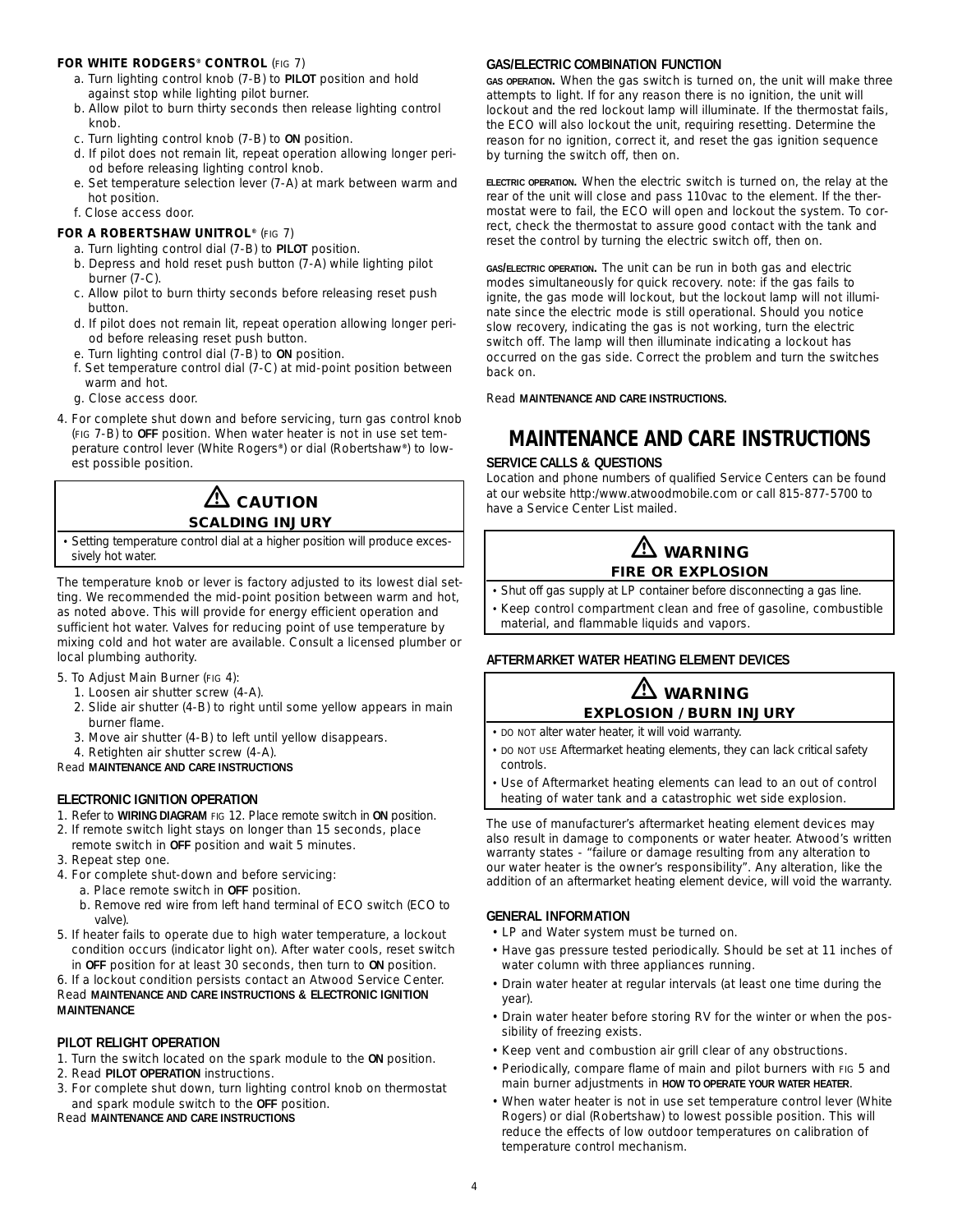#### **ELECTRONIC IGNITION MAINTENANCE**

- The water heater comes factory-equipped with a fused circuit board, which will protect the circuit board from wiring shorts. If the fuse should activate, the water heater will not operate. Before replacing the fuse, check for a short external to the board. Once the short is corrected, replace the 2 amp fuse with a mini ATO style fuse. Do **not** install a fuse larger than 3 amps.
- If the fuse is good and the unit is inoperative, check for excessively high voltage to the unit (more than 14 volts).
- If the previous two steps did not solve the problem, check the thermal cut-off (FIG 3-I). The thermal cutoff is a device installed in the power supply line. This device will shut off electrical power and stop heater operation when activated. For example, if an obstruction within the flue tube should occur, as described in the Preventative Maintenance section, the burner flame/heat may contact the cutoff, resulting in a melting of the fuse element incorporated in the thermal cutoff. In order to restore power and proper operation of the water heater, the obstruction must be removed and the thermal cutoff must be replaced.

# **PREVENTATIVE MAINTENANCE**

Spiders, mud wasps, and other insects can build nests in the burner tube. This will cause poor combustion, delayed ignition or ignition outside combustion tube. Listen for a change in burner sounds or in flame appearance from a hard blue flame to a soft lazy flame or one that is very yellow. These are indications of an obstruction in burner tube (FIG 4-C). Inspect and clean on a regular basis.

- a. Remove air shutter screw (FIG 4-A) and slide air shutter (FIG 4-B) down burner tube.
- b. Run a flexible wire brush down burner tube (FIG 4-D) until it is visible at end of burner tube.
- c. Vacuum burner where it enters combustion tube.
- d. Return air shutter to original position and replace screw.

#### **HOW TO CLEAN PILOT MODELS - FIG 6**

- 1. Check main burner orifice and pilot assembly for contamination (dirt, spider webs, etc.).
- 2. Clean main burner tube with small brush.
- 3. Main burner adjustment open air shutter 1/4 way.
- 4. Low pilot flame. Check for contamination if clean have the pilot orifice replaced.

# **HOW TO CLEAN ELECTRONIC IGNITION MODEL**

- 1. Check main burner orifice.
- 2. Clean and adjust main burner.
- 3. Main burner and valve manifold must align with each other
- 4. Check electrode for cracked porcelain (FIG 4-E).
- 5. Check electrode for proper gap 1/8" between electrode and ground.

6. If module board functions intermittently, remove board and clean terminal block with pencil eraser (FIG 3-H).

### **WATER HEATER TANK CARE**



• Turn off water heater and allow time for water to cool before removing drain plug to flush tank.

# **WINTERIZING (FLUSHING) INSTRUCTIONS**

- 1. Turn off main water supply at pump or water hook up source.
- 2. Drain water heater inner tank. Due to the location of the drain plug, approximately two quarts of water will remain in the bottom of the tank. This water contains most of the harmful corrosive particles. While draining the unit, if water flows sporadically or trickles instead of flowing steadily, we recommend one of two things. First open the relief valve to allow air into the tank and secondly, take a small gauge wire or coat hanger and poke through drain opening to eliminate any obstructions.
- 3. After thoroughly draining tank, flush with air pressure or fresh water.
- **IF YOU USE AIR PRESSURE,** it may be applied either through the inlet or outlet on rear of tank. It may also be applied through the pressure temperature relief valve, but first remove pressure temperature relief valve support flange. With drain valve open, air pressure will force

the remaining water along with corrosive particles out of unit.

**IF YOU USE FRESH WATER,** it may be pumped into the tank with the assistance of on-board pump or external water through the inlet or outlet found on rear of tank. It may also be applied through pressure temperature relief valve support located on front of unit. Continue this flushing process for approximately five minutes to allow ample time for fresh water to agitate stagnant water on bottom of tank and force deposits through drain opening.

- 4. Close off drain valve as well as pressure temperature relief valve.
- 5. After this procedure, there will be approximately two quarts of water left at the bottom of inner tank. Should this water freeze it will not cause any damage to the tank.
- Two or three times a year flush out tank. This may prolong the life of your tank and allow use of a full 6 gallons of hot water.

### **PRESSURE-TEMPERATURE RELIEF VALVE**



• Do not plug pressure-temperature relief valve.

Weeping or dripping of a pressure-temperature relief valve while the water heater is running DOES NOT mean it is defective.

This is normal expansion of water as it is heated in the closed water system of a recreation vehicle.

The Atwood water heater is designed with an internal air gap at the top of the tank to reduce the possibility of weeping and dripping. In time, the expanding water will absorb this air.

# **ALCAUTION SCALDING INJURY**

• Turn off water heater before opening pressure-temperature relief valve to establish air space. Storage water must be cool.

#### **TO REPLACE THE AIR GAP FOLLOW THESE STEPS:**

- STEP 1: Turn off water heater.
- STEP 2: Turn off incoming water supply.
- STEP 3 Open a hot water faucet in coach.
- STEP 4: Pull handle of pressure-temperature relief valve (FIG 3-G) straight out and allow water to flow until it stops.
- STEP 5: Allow pressure-temperature relief valve to snap shut; close hot water faucet; turn on water supply.
- At least once a year manually operate pressure-temperature relief valve (FIG 3-G).

When pressure-temperature relief valve discharges again, repeat above procedure. For a permanent solution, we recommend one of the following:

- Install a pressure relief valve in cold water inlet line to water heater and attach a drain line from valve to outside of coach. Set to relieve at 100-125 PSI.
- Install a diaphragm-type expansion tank in cold water inlet line. Tank should be sized to allow for expansion of approximately 15 oz. of

water and pre-charged to a pressure equal to water supply pressure. These devices can be obtained from a plumbing contractor or service center.

# **FLUSHING TO REMOVE UNPLEASANT ODOR**

Hydrogen sulfide results when the protective cladding on the interior of the tank prevents corrosion. The electro galvanic action of the cladding material releases hydrogen from the water. if sulfur is present in the water the two will combine and produce hydrogen sulfide. This compound produces the "rotten egg odor". Hydrogen sulfide can also be present in your fresh water supply and as little as 1mg/liter can cause a perceptible odor. If your fresh water has the rotten egg odor you will need to find another source of fresh water before flushing and refilling the water storage system.

Use four parts vinegar and two parts water to flush tank.

The Atwood water heater is designed for RV's.

Flushing the water heater several times a year will prolong the life of the storage tank.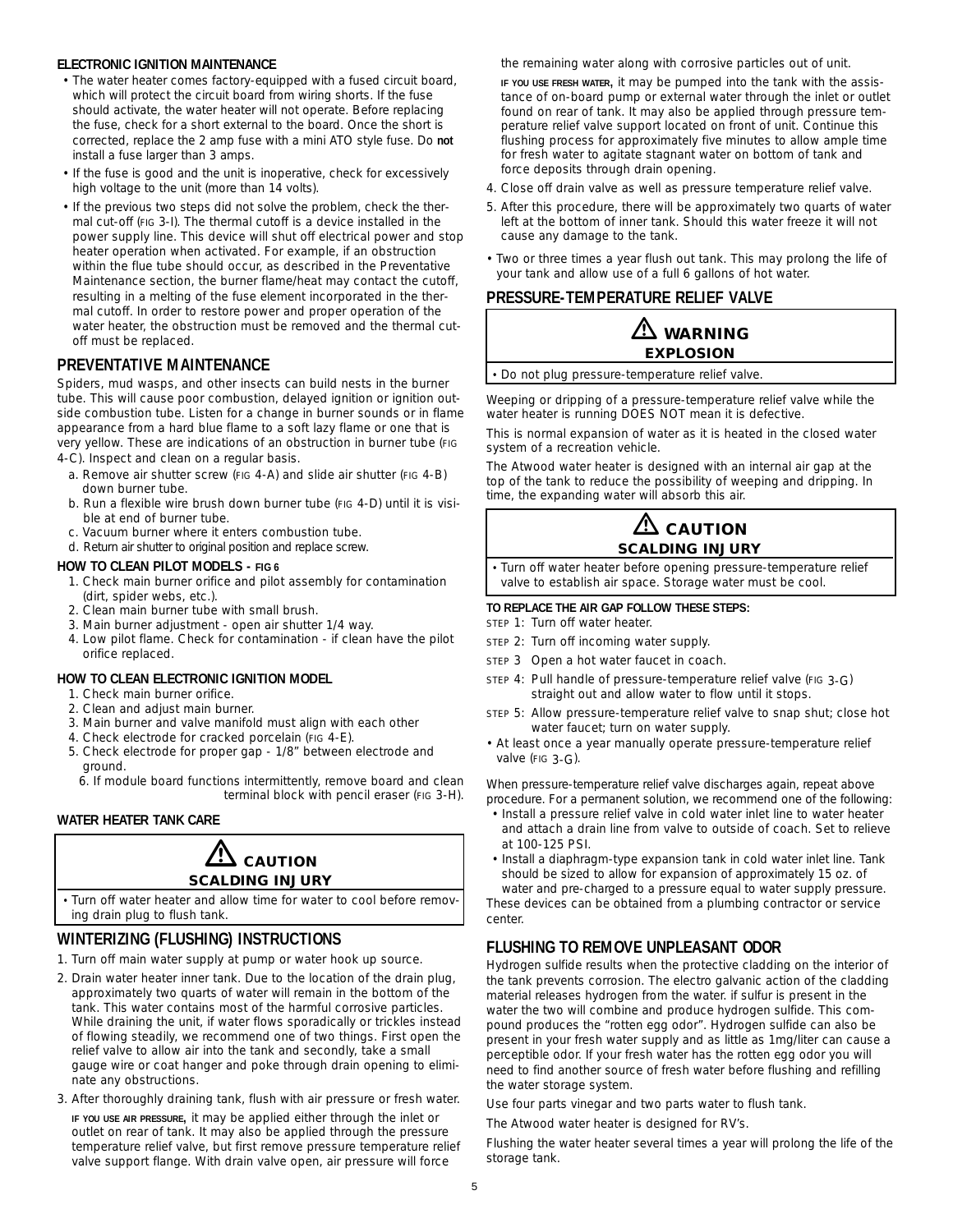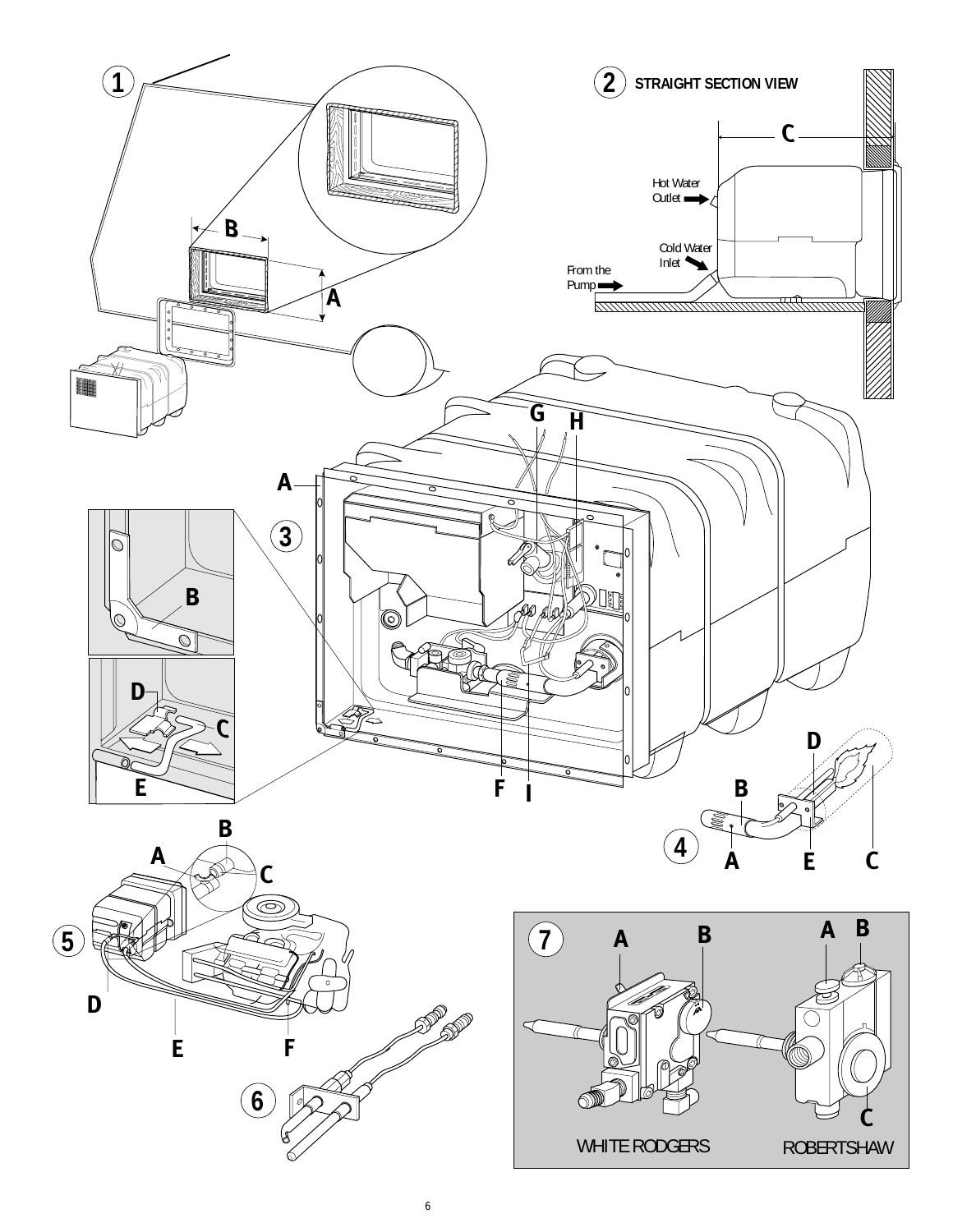